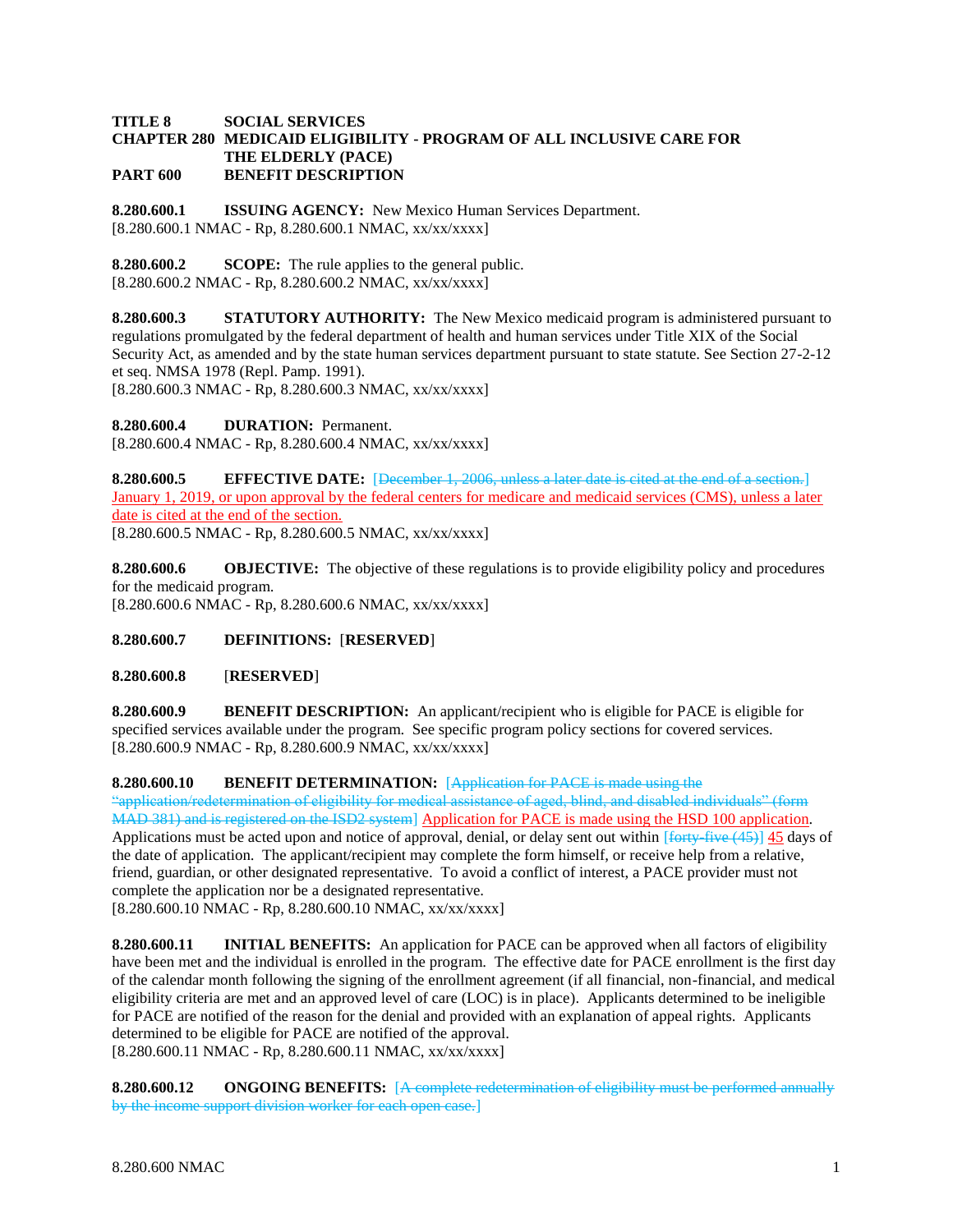**A.** [**Regular reviews:** The annual redetermination includes contact with the applicant/recipient or his representative to review financial and non-financial eligibility.] A complete redetermination of eligibility must be performed annually by the income support division worker for each open case.

**B.** [**Additional reviews:** Additional reviews are scheduled by the income support division worker depending upon the likelihood that the applicant's/recipient's income, resources or medical condition will change. The following are examples of frequently encountered changes, which affect eligibility:

**(1)** social security cost-of-living increases;

**(2)** VA cost-of-living increases;

**(3)** rental income may be sporadic and require review every three (3) months; and

**(4)** level of care review.] Level of care reviews are required to be completed at least annually. Level of care determinations for PACE are made by the utilization review contractor.

 $[8.280.600.12 \text{ NMAC} - \text{Rp}, 8.280.600.12 \text{ NMAC}, xx/xxxxx]$ 

**8.280.600.13 RETROACTIVE BENEFITS:** Retroactive coverage is not available in the PACE program. [8.280.600.13 NMAC - Rp, 8.280.600.13 NMAC, xx/xx/xxxx]

**8.280.600.14 CHANGES IN ELIGIBILITY:** If the recipient ceases to meet any of the eligibility criteria, the case is closed following provision of advance notice as appropriate. See 8.200.430 NMAC for information about notices and hearing rights.

**A. Non-provision of PACE services:** To be eligible for PACE, an applicant/recipient must receive PACE services. If PACE services are no longer being provided and are not expected to be provided for at least a full calendar month, the recipient is ineligible for the program and the case must be closed after appropriate notice is provided<u>, unless an exception has been prior authorized by MAD.</u><br>**B.** Admission to an acute care or nursing facility

**B. Admission to an acute care or nursing facility:** If a PACE recipient enters an acute care or nursing facility, he still remains eligible. A PACE recipient may be disenrolled from the program either voluntarily or involuntarily. If disenrollment occurs, a new application for institutional care medicaid is not required in the following circumstances: the former PACE recipient is in an acute care or nursing facility; he continues to meet all eligibility criteria for institutional care medicaid; or the periodic review on the PACE case is not due in either the month of disenrollment or the following month.

**C. Reporting changes in circumstances:** The primary responsibility for reporting changes in the recipient's circumstances rests with the recipient  $\left[\frac{and}{on}\right]$  or representative. At the initial eligibility determination and all on-going eligibility redeterminations, the [HSS] income support division (ISD) must explain the reporting responsibilities requirement to the applicant/recipient  $\left[\frac{and}{or}\right]$  or representative and document that such explanation was given. In the event that PACE services should cease, the PACE provider must immediately notify the income support division office by telephone of that fact. The telephone call is to be followed by a written notice to the [ISS] ISD.

**D. Disenrollment:** A PACE recipient loses medicaid eligibility under this program when he is either voluntarily or involuntarily disenrolled. The PACE provider must inform the ISD office when disenrollment occurs. A **one time only** reinstatement will be allowed if the individual continues to meet all financial, non-financial and medical eligibility criteria. Reinstatement is subject to availability of positions and redetermination of medicaid eligibility. A PACE recipient may voluntarily disenroll at any time. Involuntary disenrollment occurs when any of the following situations exist:

**(1)** recipient moves out of PACE service area;

**(2)** recipient is a person with decision-making capacity who consistently does not comply with the individual plan of care and poses a significant risk to self or others;

**(3)** recipient experiences a breakdown in the physician or team relationship such that the PACE provider ability to furnish services to either the recipients or other recipients is seriously impaired;

**(4)** recipient refuses services [and/or] or is unwilling to meet conditions of participation as they appear in the enrollment agreement;

**(5)** recipient refuses to provide accurate financial information, provides false information or illegally transfers assets;

**(6)** recipient is out of the PACE service area for more than one calendar month (unless other arrangements have been made);

**(7)** recipient is enrolled in PACE that loses its contract or licenses which enables it to cover health care services;

**(8)** recipient fails to meet the financial or non-financial criteria; or